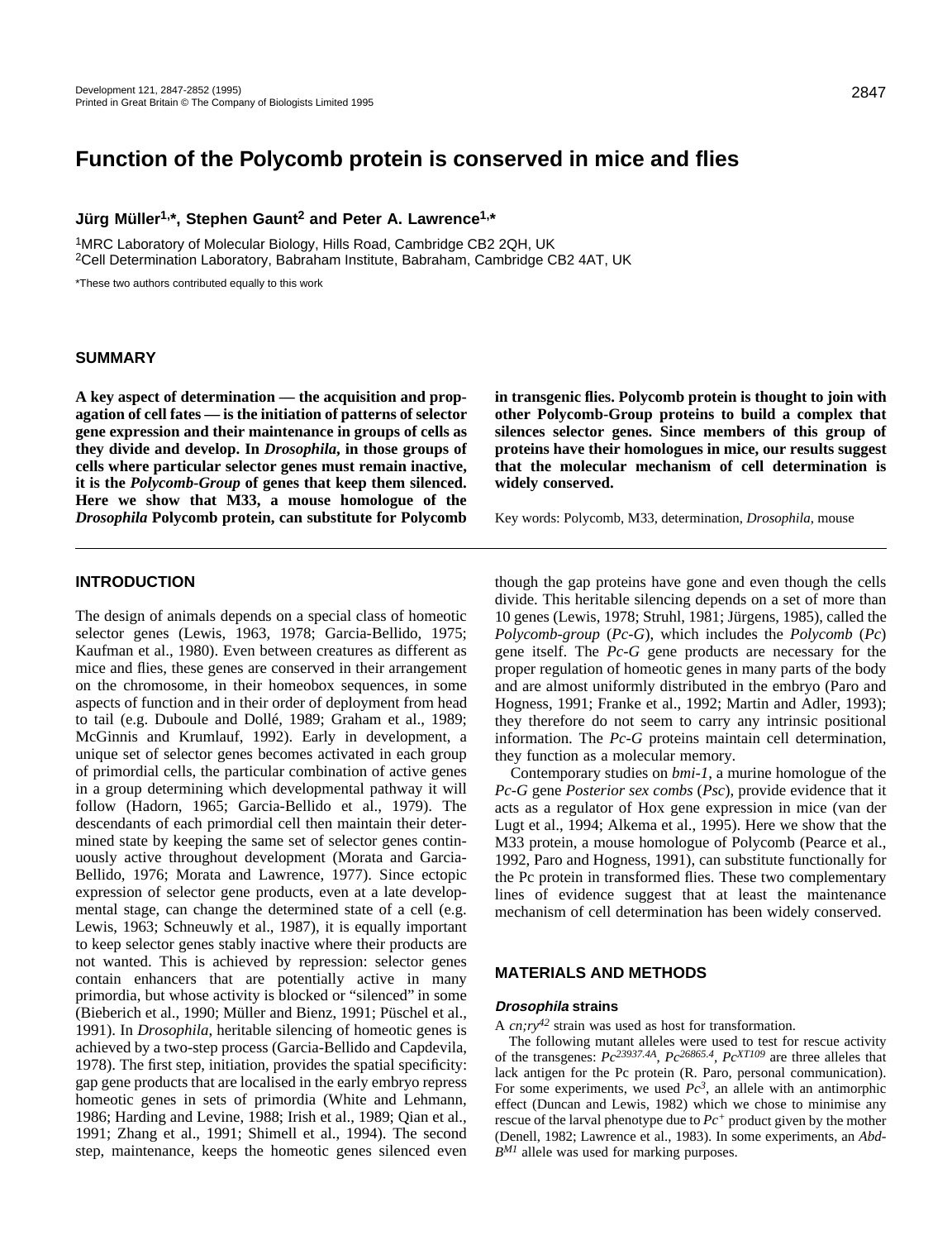### 2848 J. Müller, S. Gaunt and P. A. Lawrence



stage larval cuticles. Dark field. The wild-type larva (*Pc+*) shows a sequence of 3 thoracic and 8 abdominal segments. In the *Pc*<sup>−</sup> larva, the segments are transformed and mostly resemble the wild-type abdominal segment A8, they show severe head defects. In the presence of either *Arm-Pc* or *Arm-M33*, the wild-type phenotype is restored. Note the rescued larvae come from *PcXT109*/*TM2* stocks that also carry one or two copies of the transgenes. Each larva falls into one of three distinct classes consisting of either apparent wild types, or *TM2* homozygotes or *Pc* mutants; the proportions of the larvae in these classes is consistent with a complete rescue of the *Pc*<sup>−</sup> cuticle phenotypes by either *Arm-Pc* or *Arm-M33*. Below, scale diagrams of the rescue constructs (thin line, *armadillo* promoter; boxes, fly Polycomb and mouse M33 coding regions). Black boxes show the conserved chromoand C-terminal domains; a comparison of amino acid sequence gave the identities shown in percentages.

### **Plasmid constructions and transformants**

The *Arm-M33* and *Arm-Pc* transgenes were assembled in bluescript from the following starting plasmids: Arm bs, containing a 1.8 kb fragment of the *armadillo* promoter (Vincent et al., 1994); M33bs, a subclone containing the *M33* coding region (Pearce et al., 1992); hb-GAL-Pc bs, a subclone that contains the *Pc* coding region, a fragment with the *hb* translation initiation codon and 5′ untranslated leader sequences (Müller, 1995). Convenient restriction sites were engineered by site-directed mutagenesis to link the different fragments isolated from these plasmids and obtain Arm-M33 bs [*Kpn*I-*Pvu*II-(*arm* promoter nucleotides 11-1792)-*Bam*HI-*ACTAGA*-(*hb* 5′ untranslated leader nucleotides 4675-4683)- *ATGAAGCTT*-(*M33* codons 2-519)-*TGAGACCAT-Sal*I] and Arm-Pc bs [*Kpn*I-*Pvu*II-(*arm* promoter nucleotides 11-1792)-*Bam*HI-*ACTAGA*-(*hb* 5′ untranslated leader nucleotides 4675-4683)-*ATGAAGCTT*-(*Pc* codons 3-390)-*TGAGC*-*Sal*I]. Each transgene was then subcloned as a *Kpn*I-*Sal*I fragment into the backbone of a modified transformation vector '*pry*' to obtain ARM-M33 pry and ARM-Pc pry, respectively; 'pry' contains RNA trailer sequences from the *Drosophila hsp70* gene downstream of the *Sal*I site (Müller and Bienz, 1991). Detailed maps of the plasmids used are available on request.

## **Expression levels of the transgenes**

Three (*Arm-Pc*) and three (*Arm-M33*) independent lines of transformed flies were examined and gave almost identical results.

All the three *Arm-Pc* lines that we used are viable when homozygous, but the homozygotes frequently show defects in A4 of adults (ventrally only in most cases). First instar larvae show a hierarchical series of defects. (1) A gap in the midline in the region of ps 9 of the CNS of developing embryos and in the cuticle where the A4 denticle band is split and displaced laterally. (2) Complete lack of A4. (3) Loss of A4 plus reduction of A2 and A8. Since these effects are not observed in zygotes carrying only one paternally derived copy of the transgene, we wondered if they might be a consequence of very high levels of Pc protein donated by the mother to young embryos (staining of *Arm-lacZ* constructs suggests that the *armadillo* promoter is very active during oogenesis) and whether an abnormally high level could affect the expression of genes that are not otherwise known to be controlled by Pc. However, the *armadillo* promoter is not always so active: our rescue data of adults suggest the *armadillo* promoter functions less well than the endogenous *Pc* promoter (see  $\bar{\text{below}}$ ).

Note that larvae and adults carrying two copies of the *Arm-Pc* transgene plus two copies of the endogenous *Pc+* gene do not show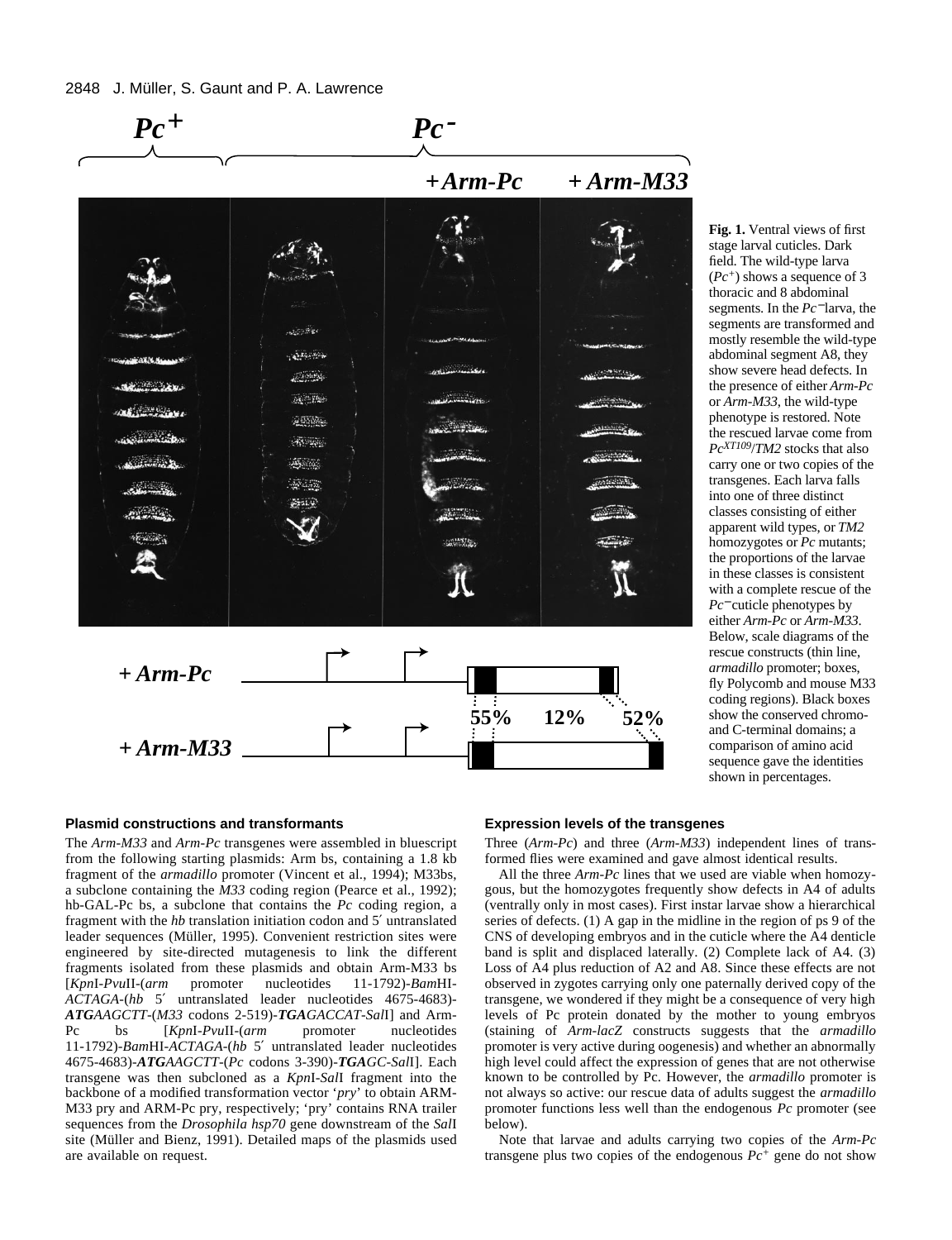

**Fig. 2.** Ventral views of anterior (above) and posterior (below) portions of larval cuticles. Phase contrast. The purpose of this figure is to compare the action of the transgenes on embryos that are unequivocally marked. All these larvae show the effects of the *Abd-BM1* marker mutation. The leftmost larva (*Pc<sup>+</sup> B*−) carries no other mutations, all the other larvae are homozygous for a *Abd-BM1 Pc3* chromosome (*Pc*<sup>−</sup> *B*−). These *Pc*<sup>−</sup> larvae are either unrescued, or carry one dose of a paternally derived transgene as indicated. In the absence of *Pc* (*Pc*−*B*−) the head is defective, a new denticle band appears at A9 (arrowhead) and the larvae fail to hatch (for details see Casanova et al., 1986). As shown, one paternal dose of either of the two transgenes (*Arm-Pc* or *Arm-M33*) is sufficient to correct all those aspects of the phenotype due to *Pc*<sup>−</sup> (compare the rescued larvae with the *Pc*<sup>−</sup> *B*<sup>−</sup> and *Pc*<sup>+</sup> *B*<sup>−</sup> larvae) and the rescued larvae hatch.

any homeotic transformations. Note also that in the three *Arm-M33* lines, homozygous larvae and flies show no defects.

**A9**

#### **Rescue tests**

We used different *trans*-combinations (*Pc26865.4/PcXT109*; *PcXT109/ PcXT109*; *Pc23937.4A/PcXT109*; *Pc26865.4/Pc26865.4*) and either one or two copies of the transgene to test for adult rescue and all gave survivors with *Arm-Pc* but not with *Arm-M33*. The survivors fell into two classes: flies carrying two doses of the transgene were either wild type in phenotype or showed slight defects in the wings but had no other *Pc* phenotype; flies carrying one dose showed sexcombs on all three legs, antennae partially transformed to legs, abnormal wings, abdominal cuticle and bristles showing slight transformation towards analia, that is fewer cell hairs and longer finer bristles. These flies are sick and sterile. These results suggest that, in later development, the *armadillo* promoter is somewhat less active than the wild-type *Pc* promoter, which in one dose gives more *Pc* function (although the flies are still not wild type).

To analyse *Ubx* expression in putatively rescued embryos, a cross was made in which the second chromosome was heterozygous for the transgene and the third chromosome carried *Abd-BM1 Pc3*/*TM2* . As expected one quarter of the embryos were *Abd-BM1 Pc3*/*Abd-BM1 Pc3* and of these only one quarter showed the complete *Pc*<sup>−</sup> phenotype, as would be predicted if one dose of either transgene substantially rescued the *Pc*<sup>−</sup> phenotype. The same result was obtained in a similar cross using the *PcXT109* allele; as the chromosome in this case was not marked, we counted all the embryos and found that approximately 1 in 16 showed the complete *Pc*<sup>−</sup> phenotype.

### **Antibody stainings and cuticle preparations**

Embryos were fixed and stained with a monoclonal antibody against

*Ubx* protein (White and Wilcox, 1984), as previously described (Lawrence and Johnston, 1989). Preparations of larval and adult cuticles were by standard methods (Roberts, 1986).

#### **Clonal analysis**

To make clones in the adult abdomen, *y*;  $Arm\text{-}Pc/\text{+}$ ;  $Dp(1;3)sc^{14}$ ,  $y^{+}$ *M(3)67C*/*PcXT109* **or** *y; Arm-M33*/*+; Dp(1;3)scJ4, y+ M(3)67C*/*PcXT109* males were generated and irradiated as larvae to induce somatic recombination (1000 R of X rays). Clones from these and their *Sternopleura* (*Sp*) control siblings (*y; Sp*/*+; Dp(1;3)scJ4, y+ M(3)67C*/ *PcXT109* males) were compared. Because of the positions of the *yellow* marker gene and the *Pc* mutation on the third chromosome, only about half of the *yellow* clones are *Pc*−/*Pc*−, the other half are *Pc*−/*Pc+* (Busturia and Morata, 1988) and due to recombination distal to the *Pc* locus. In those flies carrying no transgene, 37% of the abdominal clones (*n*=38) showed a complete *Pc* mutant phenotype. In flies carrying one copy of *Arm-Pc* all of the abdominal clones (*n*=27) were wild type in phenotype. In flies carrying one copy of *Arm-M33*, 51% of the clones  $(n=47)$  were rescued to an intermediate phenotype with both wild type and *Pc*<sup>−</sup> character but some gave an apparent *Pc*<sup>−</sup> phenotype. As expected, the remaining half of the clones (49%) were wild type.

# **RESULTS AND DISCUSSION**

The mouse *M33* gene (Pearce et al., 1992) was isolated by its homology to the *Pc* chromobox (Paro and Hogness, 1991), a sequence motif of about 40 amino acids also found in a variety of other genes (James and Elgin, 1986; Delmas et al., 1993; Tschiersch et al., 1994). The chromodomain of Pc is thought to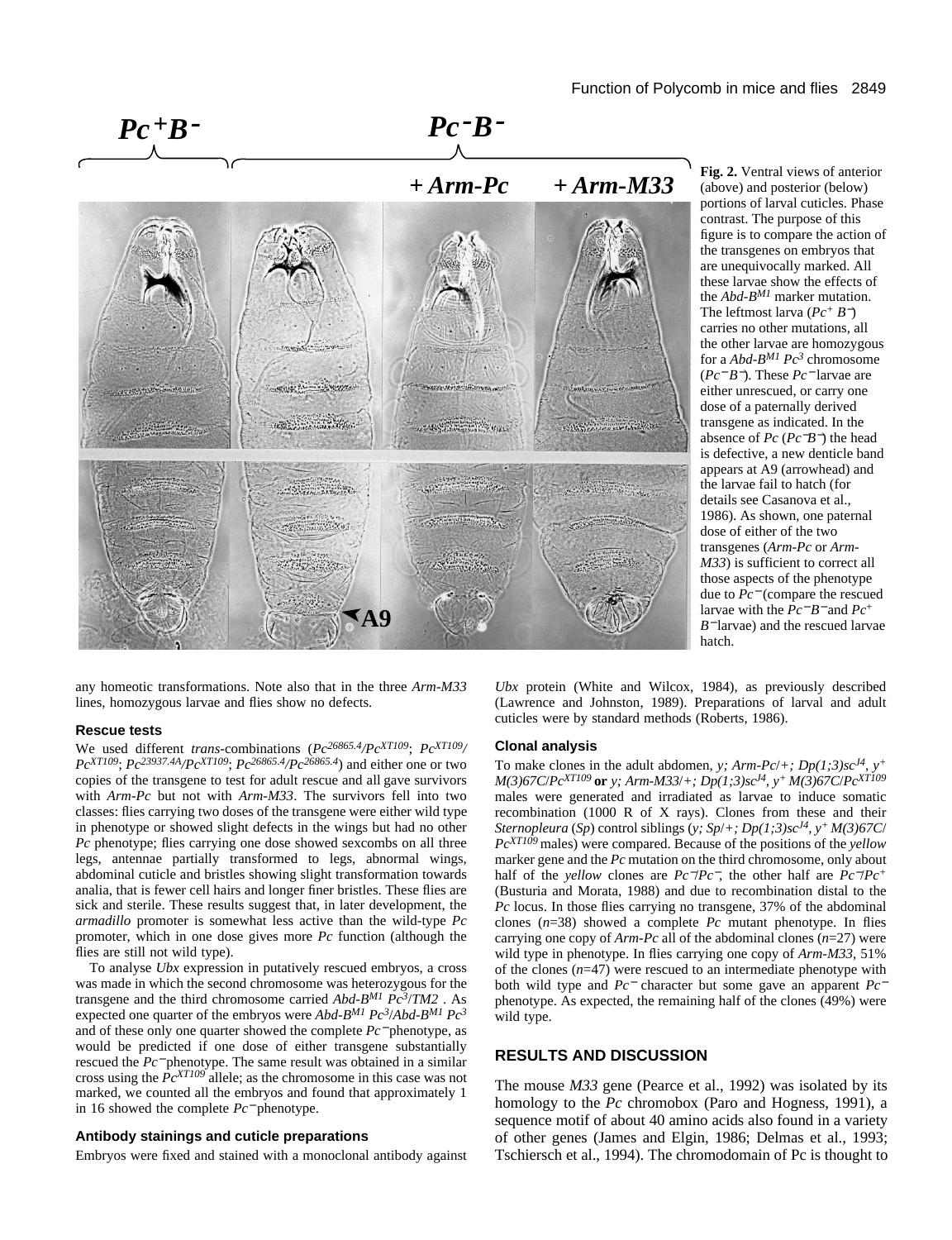

**Fig. 3.** Function of Arm-M33 and Arm-Pc transgenes in *Pc*<sup>−</sup> mutant embryos. Lateral views of 14-16 hours old embryos stained with an antibody against Ubx protein, the product of one of the *Drosophila* homeotic genes. We use the same marking method as in Fig. 2, the *Abd-BM1* phenotype being shown by the ectopic expression of *Ubx* in parasegment 13 (Struhl and White, 1985), as indicated. The leftmost embryo is wild type (*Pc+B+*), the others are mutant for *Pc* as well as for *Abd-B* (*Pc*−*B*−) and carry either the *Arm-Pc* or *Arm-M33* transgene as indicated. In wild-type embryos (*Pc+B+*), *Ubx* is strongly expressed in four midline cells in parasegment (ps) 4 and then from ps 5 (anterior margin marked with closed arrow) to ps 12; only a few cells express in ps 13 (open arrowhead, cf Struhl and White, 1985). *Pc* mutant embryos show *Ubx* expression from head to tail (ps 1 to ps 14). Note the strong staining anterior to ps 5. In *Pc*<sup>−</sup> embryos carrying one or two copies of *Arm-Pc*, the pattern of *Ubx* expression is restored to the normal. This embryo is identified as a *Abd-BM1 Pc*3 homozygote by the strong expression in ps13 (closed arrowhead, compare with the *Pc+ B<sup>+</sup>* embryo) which is due to the absence of *Abd-B* function (Struhl and White, 1985). *Arm-M33* can also rescue the epidermis of *Pc*−embryos completely, giving a wild-type pattern of staining for Ubx; however, the CNS shows some ectopic expression. The embryo illustrated has only a few stained cells anterior to ps 5**.**

be responsible for recognising specific targets on the chromosome (Messmer et al., 1992), probably via one or more other proteins — the Pc protein does not seem to bind to DNA on its own (Franke et al., 1992). In addition to the chromodomain, M33 contains a C-terminal stretch of about 30 aminoacids that is well conserved in Pc but identified so far in no other proteins (Pearce et al., 1992); however, over the remaining 85% of their sequence the two proteins share no significant homology (Fig. 1). Both the chromodomain and the C-terminal domain are essential for *Pc* function in flies (Messmer et al., 1992; Franke et al., 1995; Müller, 1995); the conservation of these two regions between the *Pc* and *M33* genes suggests that the two proteins might be functionally homologous.

Here we ask whether the M33 protein functions in flies by testing its ability to substitute for the fly Pc protein. As the promoter of the fly gene is ubiquitously active but has not been defined, we used the *armadillo* promoter which functions in the ovary, the embryo and imaginal discs (Vincent et al., 1994). The staining of *Arm-LacZ* (Vincent et al., 1994) and our own results suggest that this promoter is stronger than the Pc promoter in oogenesis but weaker in the imaginal discs (see Materials and Methods). Using a construct in which the *armadillo* promoter directs expression of the fly Pc protein (*Arm-Pc*), we find that two doses can rescue *Pc*<sup>−</sup> mutants and give flies that are wild type in appearance. We then turned to the mouse Polycomb protein, and asked whether, in transformed flies, the *Arm-M33* transgene would also be able to rescue *Pc*<sup>−</sup> mutants.

First, we looked at the cuticle pattern of larvae. In the wild type, each metamere bears a characteristic belt of denticles, the pattern being specified by the combination of homeotic genes that are active at each locale (Figs 1, 2). In *Pc* mutants, silencing fails and all homeotic genes tend to become universally expressed. As a consequence, and because of a functional hierarchy amongst homeotic proteins (Lewis, 1978; Struhl, 1981; Struhl and White, 1985; González-Reyes and Morata, 1990), all denticle belts become transformed towards that of the eighth abdominal segment (Fig.1; see legends for details). Both the control *Arm-Pc* and the experimental *Arm-M33* transgenes rescue the *Pc*<sup>−</sup> cuticle phenotype completely (Figs 1, 2) and the rescued larvae hatch. However, unlike the situation with *Arm-Pc*, we saw no rescue to the adult by *Arm-M33*.

Next, we studied expression of a homeotic gene in embryos (Fig. 3). In *Pc* mutant embryos carrying either the *Arm-Pc* or the *Arm-M33* transgenes, homeotic gene expression is restricted – that is, silenced – until the end of embryogenesis (Fig. 3). No ectopic expression is seen in the epidermis or mesoderm, but, in the central nervous system of mutant embryos carrying *Arm-M33*, a few cells begin to show ectopic expression at late stages (Fig. 3). Thus it appears that the M33 protein can substitute for fly Pc although it is somewhat less efficient.

The function of *Pc* is necessary throughout development (Struhl, 1981; Duncan and Lewis, 1982; Busturia and Morata, 1988) and we therefore asked if the transgenes can rescue clones of *Pc*<sup>−</sup> adult cells. We found that one dose of the *Arm-Pc* transgene rescues *Pc*<sup>−</sup> cells and gave clones with a completely wild-type phenotype, while one dose of *Arm-M33* also rescues but gave clones with an intermediate phenotype (Fig. 4). Thus the M33 protein can emulate Pc both early and late in development.

The fly Pc protein has two functional domains: the chromodomain and the C-terminal region. The chromodomain is found in at least one other protein that binds to chromosomes with a characteristic distribution. Whereas the Pc protein can be detected at about 100 sites on the polytene chromosomes (Zink and Paro, 1989), the HP1 chromodomain protein is mainly located in the centromeric heterochromatin (James and Elgin, 1986). Pc protein with a defective chromodomain can still work if artificially tethered to the DNA (Müller, 1995) suggesting that the normal function of the chromodomain is to bind to a chromosomal target. This binding is presumably via *Polycomb-group* proteins, which themselves recognise particular base sequences of DNA (Chan et al., 1994; Christen and Bienz, 1994; Müller, 1995). The other functional part of the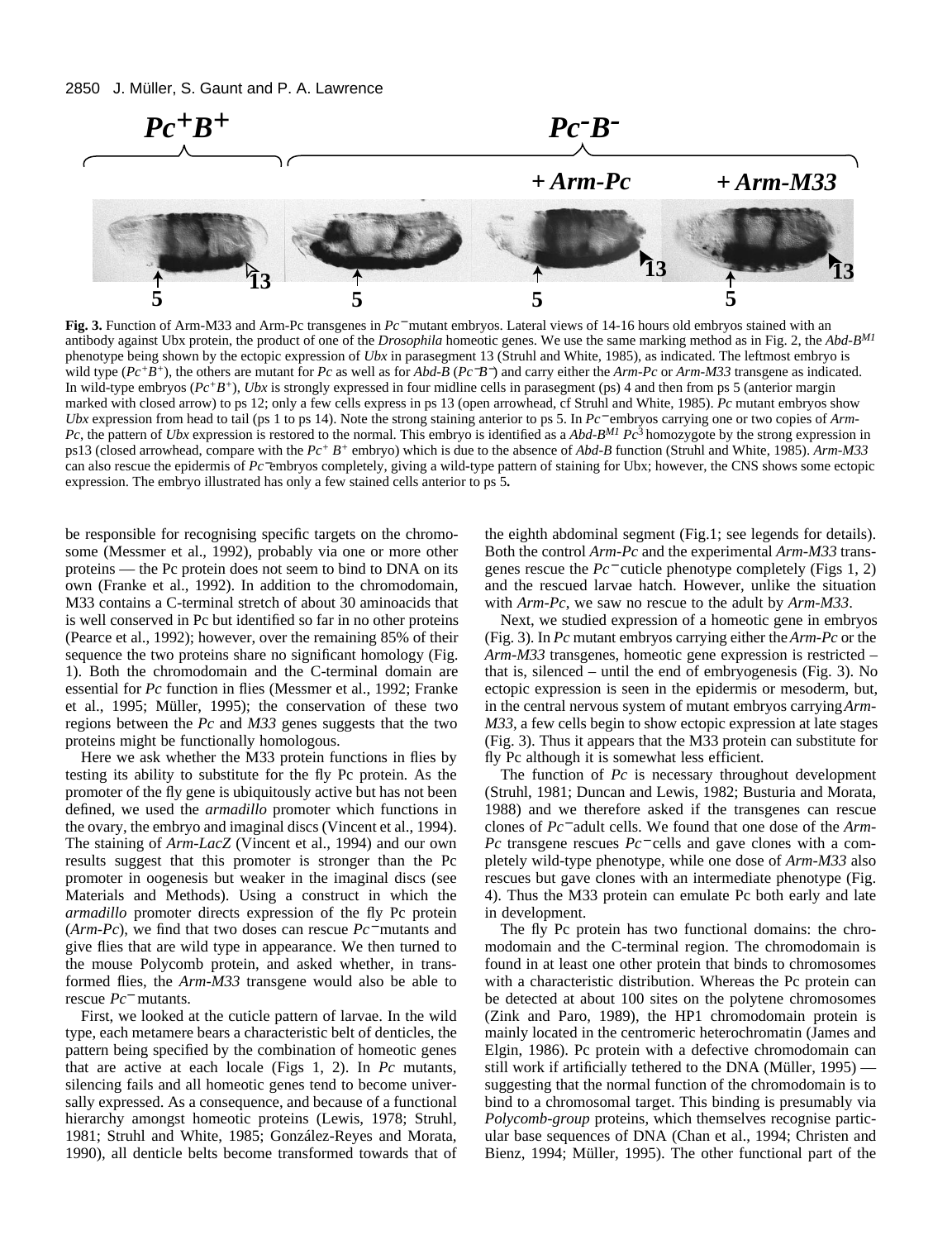

**Fig. 4.** Rescue of Pc<sup>−</sup> in adult cells. The pictures show portions of the first abdominal segment of adults. Shown are clones of *Pc*−/*Pc*<sup>−</sup> cells induced in *Pc*−/*Pc+* individuals; *Pc* mutant cells are genetically marked with *yellow*. Flies carry *Arm-Pc* (A), no transgene (B) or *Arm-M33* (C). (B) In the absence of a transgene, the clones are completely transformed and resemble structures found more posteriorly (Busturia and Morata, 1988), note that the mutant bristles (arrowheads) are much longer and finer than their wild-type neighbours. (A) In the presence of *Arm-Pc* all clones are wild type in phenotype; note the wild-type shape and length of the rescued bristles (arrowheads). (C) In the presence of *Arm-M33*, the clones are rescued to an intermediate phenotype; note that all bristles in the clone are shorter than unrescued *Pc*−/*Pc*<sup>−</sup> bristles found in B and, in some cases, have nearly wild-type length and shape.

protein, the C-terminal domain, most likely acts to recruit further members of the *Polycomb-group* of proteins to form a silencing complex (Müller, 1995, Franke et al., 1995). Note that complexes containing the Pc protein have been isolated from *Drosophila* embryos and contain at least one other *Polycomb-group* protein (Franke et al., 1992).

Our finding that the M33 protein, having these two domains but no other homology with Pc, can rescue *Pc* mutants makes the following points: First, it is striking that even though the two conserved domains constitute a small fraction of the protein, the mouse protein is effective in flies. Second, if the fly Pc chromodomain does recognise proteins on the DNA, it would follow that the mouse homologue can bind to these fly proteins, suggesting that they have been conserved between mice and flies. Third, if the C-terminal domain is indeed there to recruit one or more proteins to form a multimeric complex, then the proteins that are recruited may also be conserved. This universalist view has other support: mice lacking the *bmi-1* gene, a homologue of the *Drosophila Polycomb-group* gene *Posterior sex combs*, show "homeotic" transformations along the whole body axis (van der Lugt, 1994). As in *Drosophila*, these transformations change patterns characteristic of anterior segments towards those characteristic of more posterior ones.

Determination results in "a reproducible cell state propagated ...... by cell heredity" (Hadorn, 1965). This requires the transmission of the silenced state of homeotic selector genes through many cell divisions. In flies this heritable silencing depends on the *Polycomb-group* of genes. Our results, taken together with studies of the *bmi-1* gene (van der Lugt et al. 1994; Alkema et al., 1995) suggest that cell determination in vertebrates depends on a group of genes that is homologous to the *Polycomb-group* of flies. Thus, although mice and flies might use different molecules and mechanisms to initiate determination, the genetic and molecular mechanisms that maintain the silenced state of homeotic genes through cell divisions may be the same.

We thank Renato Paro for advice and the *Pc* alleles as well as Michael Levine, Gines Morata and Gary Struhl for encouragement.

Mariann Bienz and Jean-Paul Vincent have helped us improve the manuscript. J. M. is supported by a fellowship from the Swiss National Science Foundation. The illustrations are witness to the skill of Paul Johnston, who died as this work was completed.

### **REFERENCES**

- **Alkema, M. J., van der Lugt, N. M. T., Bobeldijk, R. C., Berns, A. and van Lohuizen, M.** (1995). Transformation of axial skeleton due to overexpression of *bmi-1* in transgenic mice. *Nature* **374**, 724-727.
- **Bieberich, C. J., Utset, M. F., Awgulewitsch, A. and Ruddle, F. H.** (1990). Evidence for positive and negative regulation of the *Hox-3. 1* gene. *Proc. Natl. Acad. Sci. USA* **87**, 8462-8466.
- **Busturia, A. and Morata, G.** (1988). Ectopic expresion of homeotic genes caused by the elimination of the *Polycomb* gene in *Drosophila* imaginal epidermis. *Development* **104**, 713-720.
- **Casanova, J., Sánchez-Herrero, E. and Morata, G.** (1986). Identification and characterization of a parasegment specific regulatory element of the *Abdominal-B* gene of *Drosophila*. *Cell* **47**, 627-636.
- **Chan, C.-S., Rastelli, L. and Pirrotta, V.** (1994). A *Polycomb* response element in the *Ubx* gene that determines an epigenetically inherited state of repression. *EMBO J.* **13**, 2553-2564.
- **Christen. B. and Bienz, M.** (1994). Imaginal disc silencer from *Ultrabithorax*: evidence for *Polycomb* response elements. *Mech. Dev.* **48**, 255-266.
- **Delmas, V., Stokes, D. G. and Perry, R. P.** (1993). A mammalian DNAbinding protein that contains a chromodomain and an SNF2/SWI2-like helicase domain. *Proc. Natl. Acad. Sci. USA* **90**, 2414-2418.
- **Denell, R. E.** (1982). Homeosis in *Drosophila*: evidence for a maternal effect of the *Polycomb* locus. *Dev. Genet.* **3**, 103-113.
- **Duboule, D. and Dollé, P.** (1989). The structural and functional organization of the murine HOX gene family resembles that of *Drosophila*. *EMBO J.* **8** 1497- 1505.
- **Duncan, I. and Lewis, E. B.** (1982). *Developmental Order: its Origin and Regulation* (ed. S. Subtelny and P. B. Green), pp. 533-554. New York: A. R. Liss, Inc.
- **Franke, A., DeCamillis, M., Zink, D., Cheng, N., Brock, H. W. and Paro, R.** (1992). *Polycomb* and *polyhomeotic* are constituents of a multimeric protein
- complex in chromatin of *Drosophila melanogaster*. *EMBO J.* **8**, 2941-2950. **Franke, A., Messmer, S. and Paro, R.** (1995). *Chromosome Research*, **3,** (in press).
- **Garcia-Bellido, A.** (1975). Genetic control of wing disc development in *Drosophila*. In *Cell Patterning*. *Ciba Symposium* **29**, 161-182.
- **Garcia-Bellido, A. and Capdevila, M. P.** (1978). The initiation and maintenance of gene activity in a developmental pathway of *Drosophila*. *36th. Symp. Soc. Dev. Biol.* pp. 3-21. New York: Academic Press.